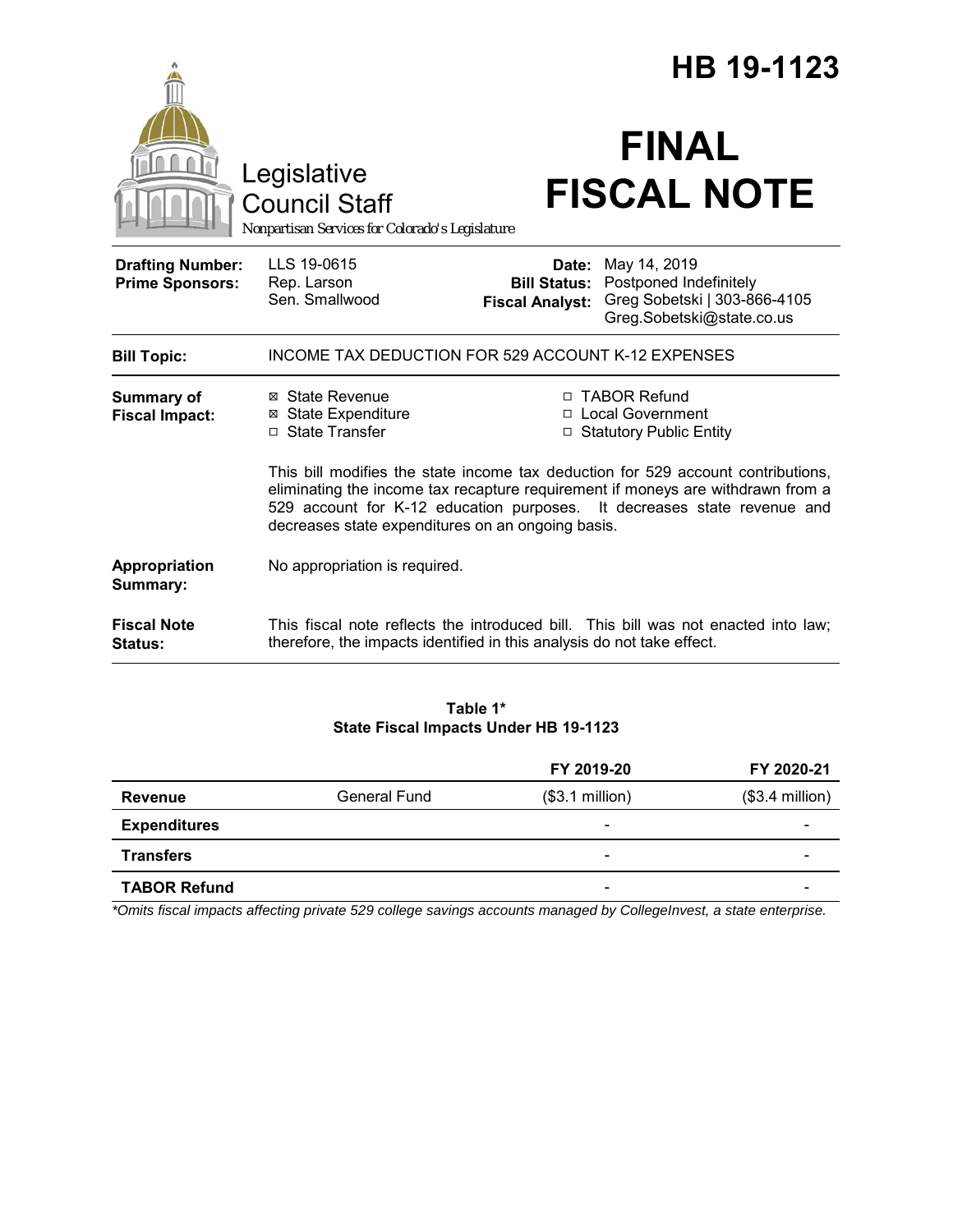May 14, 2019

## **Summary of Legislation**

This bill modifies the state income tax deduction for contributions to an education savings account established under section 529 of the Internal Revenue Code (529 account). The bill allows money in a 529 account to be withdrawn to pay for qualified kindergarten through twelfth grade (K-12) education expenses, including those for enrollment or attendance at a public, private, or religious school, and requires that such withdrawals not be subject to state income tax recapture.

#### **Background**

**Current state deduction.** Current state law allows a taxpayer annually to deduct 529 account contributions when computing their state taxable income. Taxpayers are allowed to spend money from 529 accounts for "qualified higher education expenses," as defined under a particular section in federal law, or as a result of the beneficiary student's death or disability or receipt of a scholarship. Disbursements that do not fit one of these purposes are subject to income tax recapture, meaning that taxpayers must pay income tax on the amount disbursed, plus penalty and interest. Colorado 529 accounts are managed by CollegeInvest, a state enterprise administered through the Department of Higher Education.

**Federal deduction.** Federal law allows for investment income earned in a 529 account to be deducted for federal tax purposes.

**Tax Cuts and Jobs Act.** The Tax Cuts and Jobs Act (TCJA) became law in December 2017. It amends section 529 to broaden the types of expenses that qualify for the federal deduction. Specifically, the TCJA permits expenses up to \$10,000 per beneficiary per year for an elementary or secondary public, private, or religious school; for tuition for tutoring or educational classes outside the home; for dual enrollment with a higher education institution; and for educational therapies for students with disabilities in connection with a home school.

According to an Office of Legislative Legal Services (OLLS) legal memorandum dated February 27, 2018, 529 account contributions for K-12 expenses and for other expenses added in the TCJA are eligible for the state deduction; however, 529 account withdrawals for these purposes are subject to income tax recapture, including penalty and interest. Expenditures for additional income tax recapture associated with this provision of the TCJA are not included in the 2019 Long Bill.

#### **Assumptions**

**Current law.** This fiscal note assumes that current law will be administered in a manner consistent with the February 27, 2018, OLLS memorandum. Accordingly, 529 account contributions for K-12 expenses are assumed to qualify for the state deduction. However, taxpayers making 529 account withdrawals for these purposes are assumed to be subject to income tax recapture, including penalty and interest. Expenditures required for the DOR to administer this obligation in future years have not been estimated and are currently assessed as indeterminate.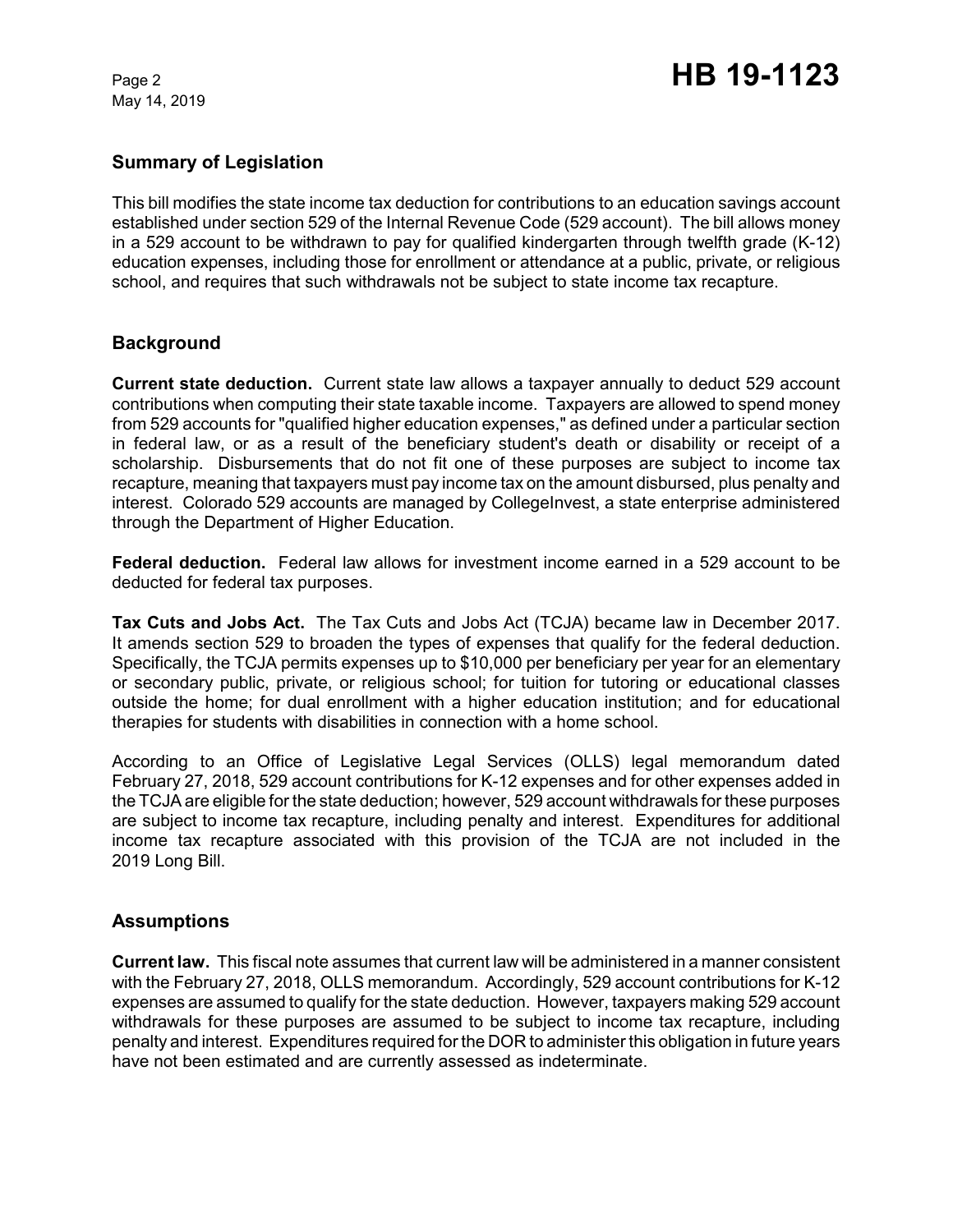May 14, 2019

**House Bill 19-1123.** Taxpayers who pay tuition at a private K-12 school are assumed to have an incentive to deposit their tuition payments up to \$10,000 annually in a 529 account, even if these contributions will not remain in the account long enough to accrue substantial interest. For example, a taxpayer who pays K-12 tuition of \$10,000 will receive a tax benefit worth \$463 by depositing income of \$10,000 in a 529 account, even if this money accrues no interest. For this reason, this bill is assumed to incentivize taxpayers to use 529 accounts even if they receive no federal tax benefit. Further, because tax benefits can be accessed during the same year for which qualified expenses are paid, this fiscal note assumes no lag time between 529 account deposits and withdrawals.

#### **State Revenue**

The bill is expected to decrease General Fund revenue by \$3.1 million in FY 2019-20 and by \$3.4 million in FY 2020-21 and subsequent fiscal years. The estimate for FY 2019-20 reflects the bill's August 2, 2019, effective date. The bill reduces individual income tax revenue, which is subject to TABOR; however, the state is not expected to collect a TABOR surplus in FY 2019-20 or FY 2020-21.

**General Fund.** The bill reduces income tax revenue by eliminating a current law income tax recapture requirement for 529 account withdrawals for K-12 education, and by providing an income tax benefit to taxpayers who make 529 account contributions that they intend to withdraw for K-12 education purposes. This bill assumes that accounts will be utilized for approximately 11,000 K-12 students per year, for whom 529 account contributions will be made in amounts averaging \$6,650 annually. The population estimate assumes that accounts will be used for 31.5 percent of Colorado's 34,550 private school students, consistent with the share of college students for whom accounts are used. The estimated amount deducted is consistent with account disbursements for higher education.

**529 accounts.** Table 1 does not present the bill's impact on revenue collected in 529 accounts because this revenue is not available for appropriation or expenditure by any state agency. Consistent with the General Fund revenue estimates in the previous paragraph, the bill is expected to increase funds contributed to 529 accounts by \$73.2 million annually when fully implemented.

#### **State Expenditures**

The bill decreases General Fund expenditures for tax administration because DOR will no longer be required to initiate income tax recapture when withdrawals from 529 accounts are made for K-12 education purposes. The impact on expenditures will occur in future years on an ongoing basis and is assessed as indeterminate.

**529 accounts.** Table 1 does not present the bill's impact on expenditures paid from 529 accounts because these expenditures are not made for any state program. Consistent with the General Fund revenue estimates in the previous section, the bill is expected to increase withdrawals from 529 accounts by \$73.2 million annually when fully implemented.